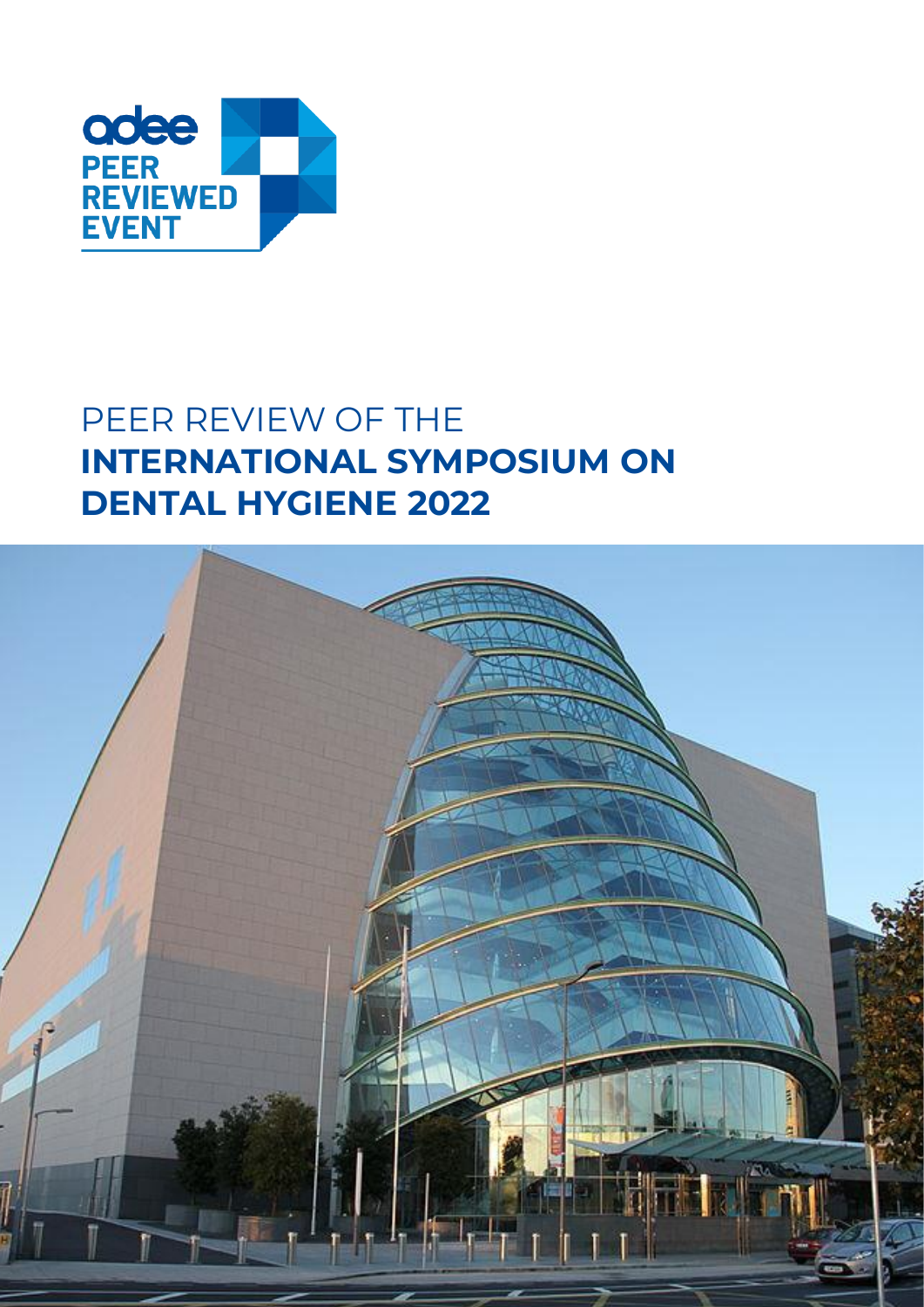## **CONTENTS**

| Recommendations for future submissions to ADEE Peer review4 |  |
|-------------------------------------------------------------|--|
|                                                             |  |
|                                                             |  |
|                                                             |  |
|                                                             |  |
|                                                             |  |
|                                                             |  |

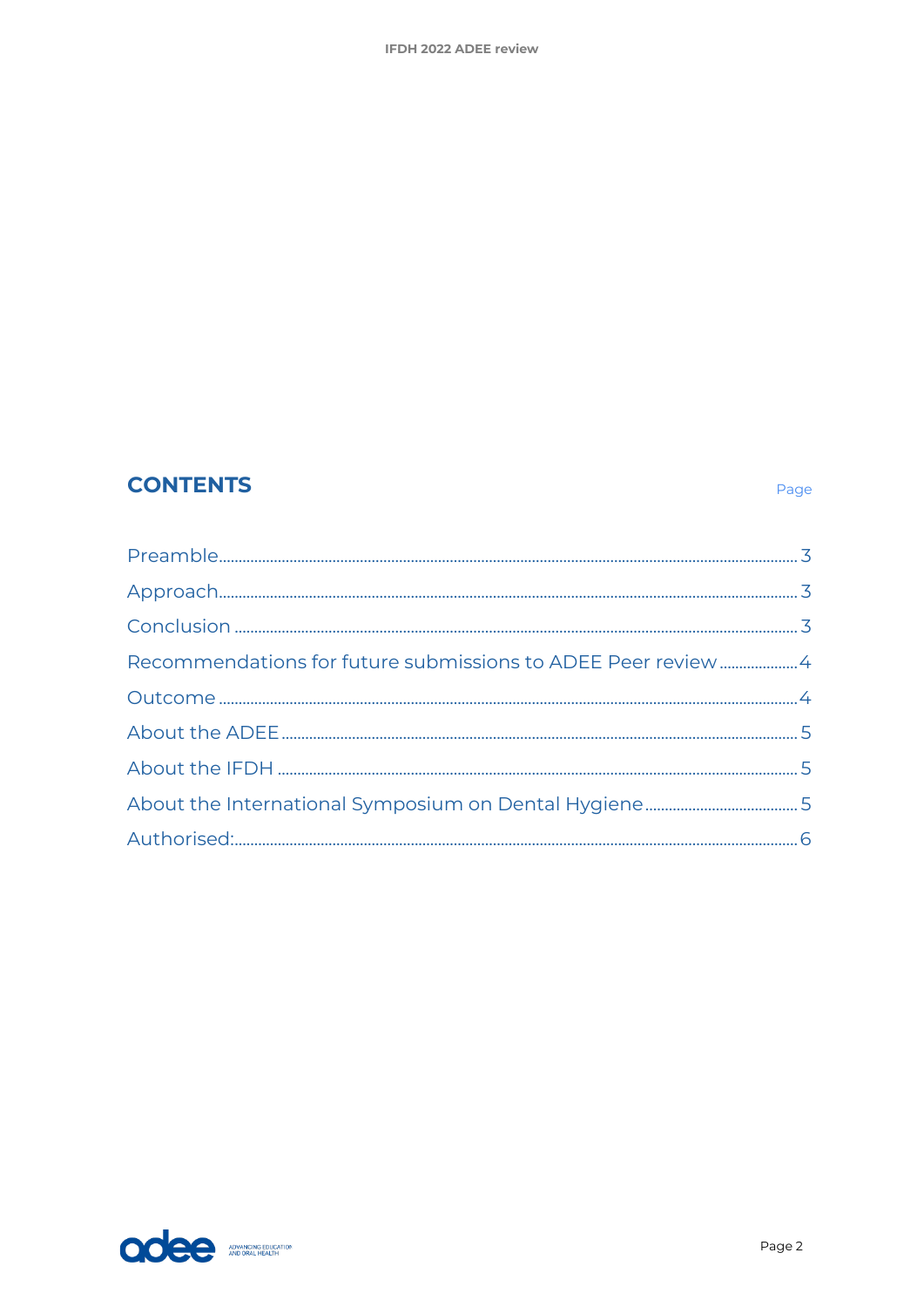### <span id="page-2-0"></span>**Preamble**

The Local Organising Committee (The Irish Dental Hygienists Association (IDHA)) and the Scientific Committee of the International Symposium on Dental Hygiene 2022 Dublin, Ireland requested ADEE to peer review its programme content to evaluate if it met the expected standards of an international meeting for oral health professionals and educators.

## <span id="page-2-1"></span>**Approach**

The ADEE peer review process is carried out by a volunteer panel of European oral health professional educators from ADEE membership institutions and the ADEE Executive. Given the diversity in approach to the teaching of Dental Hygiene internationally the panel membership was drawn from countries with different approaches to the education of oral health professionals (Portugal, United Kingdom, Germany, Italy, Spain, Norway).

The panel reviewed the session speaker's profiles, abstracts and allotted time slots to evaluate the relevance and variety of the content in relation to the meetings' overall theme "The Future in our Hands" and the four subcategories: Care, Enable, Adapt and Learn. The composition of the ISDH2022 abstract review panel was also reviewed.

The panel also reviewed the overall content to ensure it was balanced and that where sponsorship or corporate support was associated this was clearly identified by the Scientific Committee.

## <span id="page-2-2"></span>**Conclusion**

Having reviewed the ISDH2022 panel of abstract reviewers the ADEE panel concluded that the panel is drawn from a diverse array of respected national and international experts with relevant experience in the focus of the Symposium. The abstract submission guidance was also reviewed and found to be appropriate.

The ADEE panel reviewed a total of 90 sessions which included a mix of invited speakers, sponsored speakers, submitted oral and poster presentations. All were found to be relevant, topical and of interest to the target health professionals and academics. Sessions are usefully sorted into

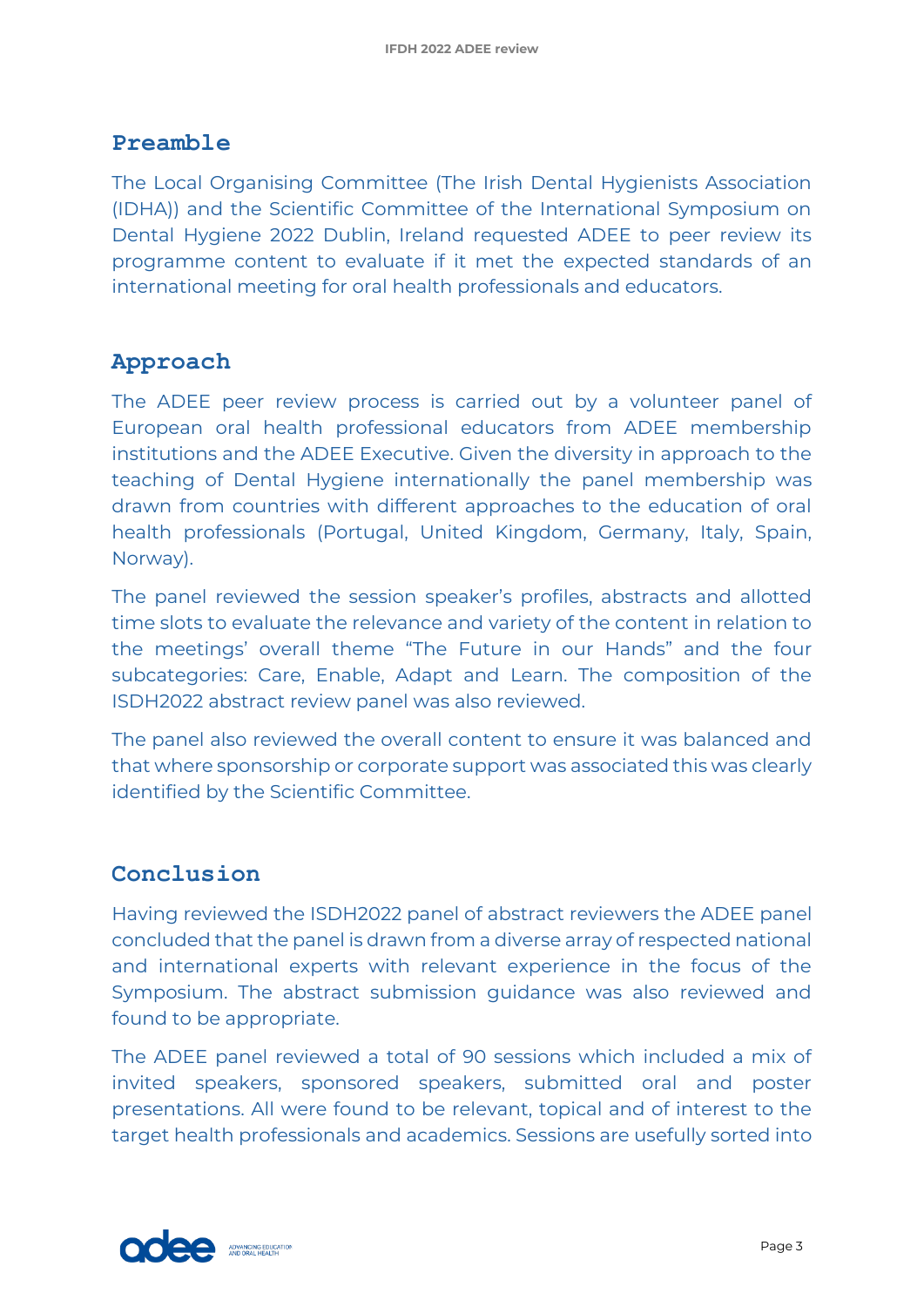themes to assist the delegate gain a valuable experience from the ISDH2022 meeting. Learning outcomes are defined for each session.

The ADEE Panel commend the Scientific Committee for their engagement and response to panel queries.

## <span id="page-3-0"></span>**Recommendations for future submissions to ADEE Peer review**

The ADEE panel recommends that going forward future submissions for peer review should demonstrate greater diversity with regards the session learning outcomes and that learning outcomes would in some instances be of a higher order. Perhaps ISDH could support and encourage this in future events.

#### <span id="page-3-1"></span>**Outcome**

ADEE is pleased to recommend this Symposium and following peer review confirms its meets expectations of a conference of this level and standing. ADEE wishes the IFDH a successful meeting. ADEE confirms that attendance at this conference would equate to 16 hour CPD or ECEC(d).

ADEE are pleased to allow the use of the ADEE peer reviewed logo on certificates of attendance and online programme etc.



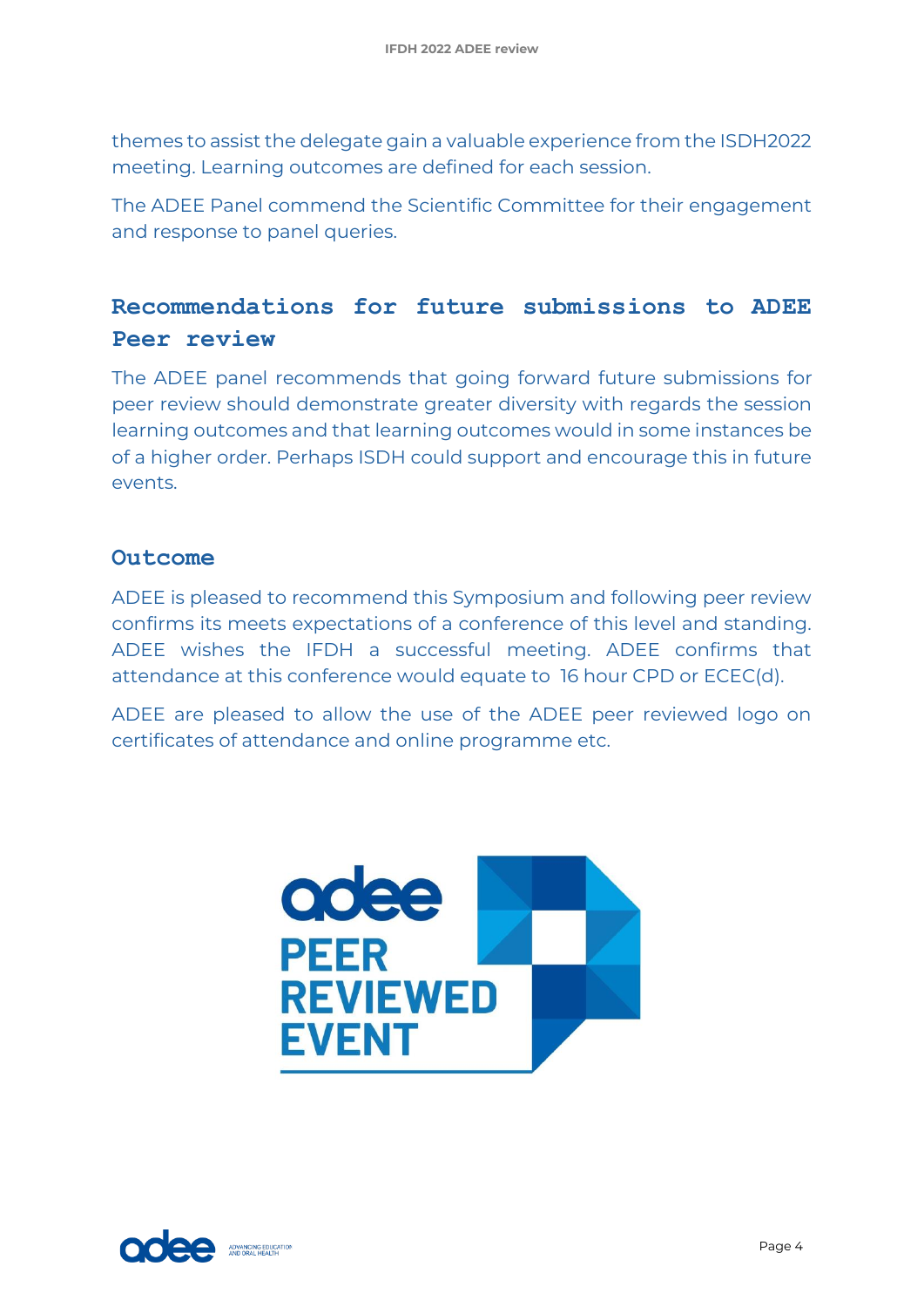#### <span id="page-4-0"></span>**About the ADEE**

The Association for Dental Education in Europe (ADEE) was founded in 1975 as an independent European organisation representing academic dentistry and the community of dental educators. Since then, ADEE has played an important role by enhancing the quality of education, advancing the professional development of dental educators and supporting research in education and training of oral health personnel. ADEE brings together a broad-based membership across Europe comprised of dental schools, specialist societies and national associations concerned with dental education.

#### <span id="page-4-1"></span>**About the IFDH**

The International Federation of Dental Hygienists was officially formed on June 28, 1986 in Oslo, Norway. The forerunner of the IFDH, The International Liaison Committee on Dental Hygiene, was established in 1973, by some European countries (including the Netherlands, Norway, Sweden and the UK), the USA, Canada and Japan. The IFDH is an international nongovernmental organization, free from any political, racial, or religious ties. It is incorporated and registered in the United States as a 501(c6) non-profit organization. It unites dental hygiene associations from around the world in their common cause of promoting dental health.

## <span id="page-4-2"></span>**About the International Symposium on Dental Hygiene**

The International Symposium on Dental Hygiene (ISDH) is held every two (2) years (starting after 2022) under the auspices of the International Federation of Dental Hygienists (IFDH) to provide a forum for the understanding and discussion of issues pertaining to dental hygiene. Symposium attendees include Dental/Oral Hygienists, Medical/Dental Practitioners and Allied Healthcare Practitioners. The official language of the symposium is English with simultaneous translation into other languages, depending on the location.

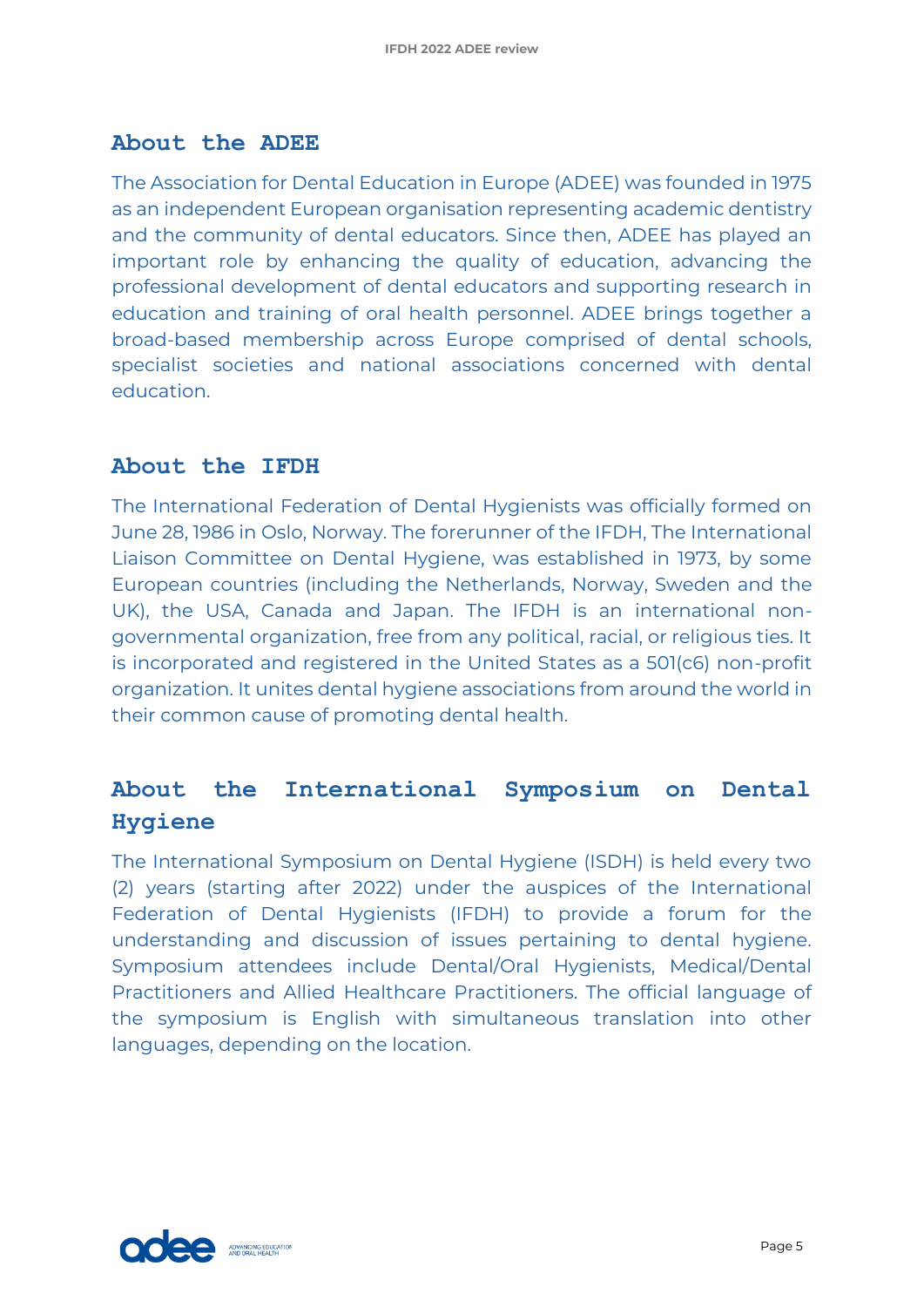### <span id="page-5-0"></span>**Authorised:**

This evaluation report was signed following approval at the May 2022 ADEE Executive Committee meeting.

Signed:

Dein fly

**Denis Murphy Chief Administrative Officer ADEE**



#### **Association for Dental Education in Europe**

International Office Dublin Dental University Hospital Trinity College, Lincoln Place Dublin 2, Ireland

> administrator@adee.org http://www.adee.org +353 1 612 7235 +35316127294